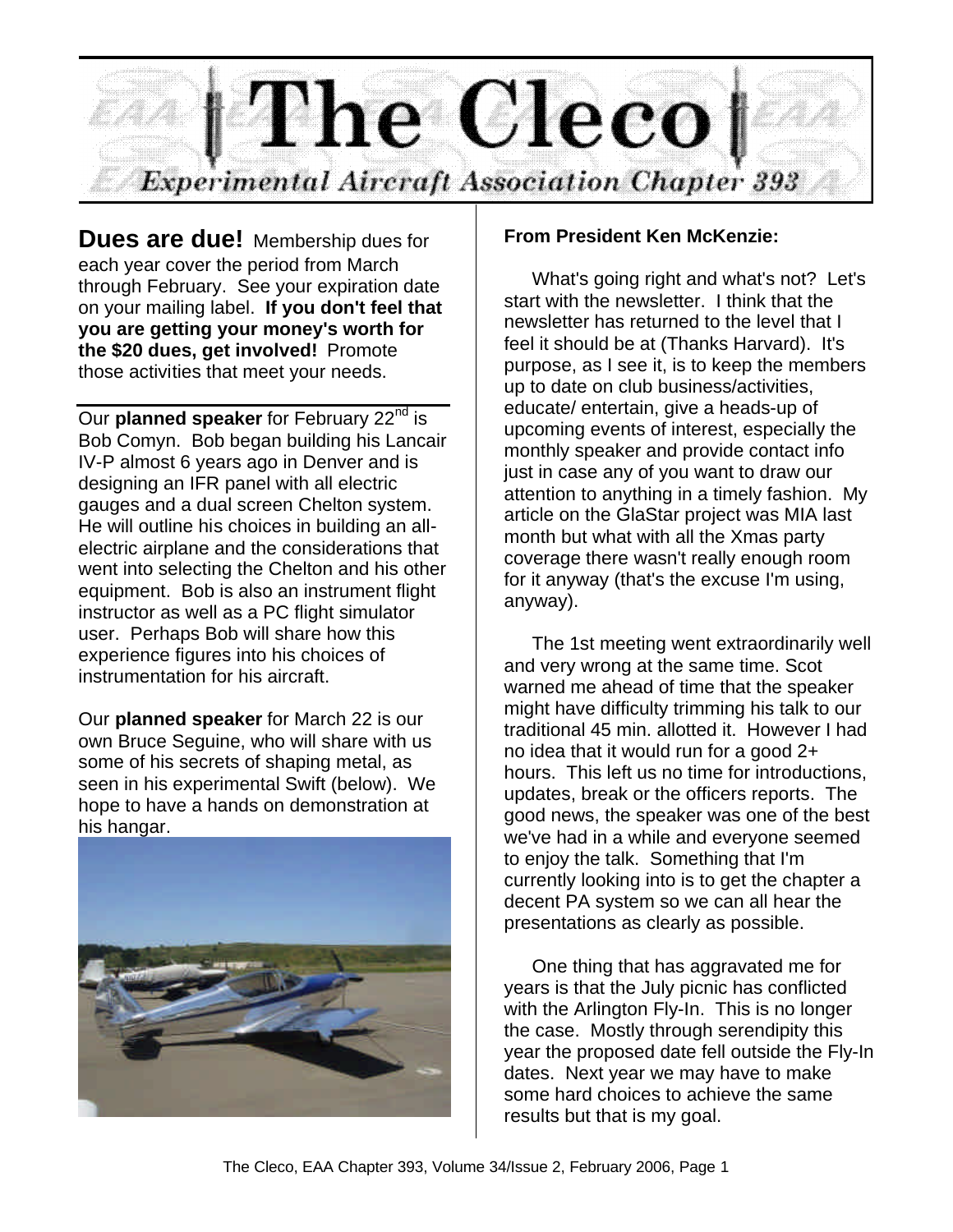## **Buchanan Master Plan Meeting**

January 18, 2006 Crowne Plaza Hotel Harvard Holmes

Buchanan Field is in the midst of updating its master plan. An updated Master Plan is an FAA requirement to obtain airport improvement funds. We are now in the middle of this master planning process, conducted by The Barnard Dunkelberg & Company Team.

http://www.buchananfieldbyronairports.org/ccrMPupdates/ccrMasterPl anUpdates.htm

The meeting reviewed the planning process, and the projections that supported the planning analysis to be presented at this meeting. Basically, the planning team assumed that the airport will retain its present character with moderate to slow growth. Some development for hangars and commercial services is anticipated, and this review covered the options considered and the one recommended. The plan does not recommend moving any runways, although several runway closures and realignments were considered for completeness.

The meeting was well attended, with the hotel conference room almost completely filled. The session was videotaped and shown on local cable TV.

A public comment period followed. The study team noted that a noise study was scheduled to start in March, and requested that speakers address the topic of the meeting, which was development options for the airport. This request fell on deaf ears. The majority of the speakers live in the area, are not pilots, and would like the airport noise to go away. They took this as simply another opportunity to complain. Hal Yeager, president of People over Planes, noted that small planes are relatively compatible with the noise concerns, while business jets and micro jets were more of a noise concern. Another resident, recently

relocated from near the San Jose airport, felt that some pilots were not complying with the noise abatement procedures, causing more noise in his area. Dick Sperling, from our Chapter, noted that at John Wayne airport, noise issues ended up in court, and a judge imposed an extremely strict noise abatement profile. We should do our best to avoid that in Concord. Diane Cole noted that the airport is vital to businesses that bring jobs to Concord. She noted that the Chamber of Commerce is a strong airport supporter. Russell Roe is concerned that jet hangar growth may displace small airplane facilities. Sheila Trokee (sp?) is strongly opposed to the airport. She cited difficulties in having her complaints acted upon, and difficulties engaging pilots in dialogues - she labeled them "arrogant." She wants student pilots to fly to Byron. She wanted studies and videos of impacted neighborhoods -- sounded like an expensive excuse to prevent progress to this listener.

#### **EAA 393 General Meeting** January 25, 2006

President Ken McKenzie began the meeting with the announcement that Scot Stambaugh had agreed to serve as Vice President of the Chapter, and asked for nominations so that he could be officially elected. It was done. Congratulations Scot!

Harvard Holmes announced that: 1) Due to unpleasant weather being forecast, the fly out was postponed to the next week (Feb.  $4<sup>th</sup>$ ); 2) from MDPA, Joe Canciamilla (assemblyman and friend of the airport) was having a crab feed on February 3<sup>rd</sup>; and 3) from Mike Oakes (Buchanan Aviation, aircraft interiors): Arden Fischer, a paint expert is in town, and will meet with prospective airplane painters on Monday, Jan. 30 at MDPA to answer questions about painting airplanes.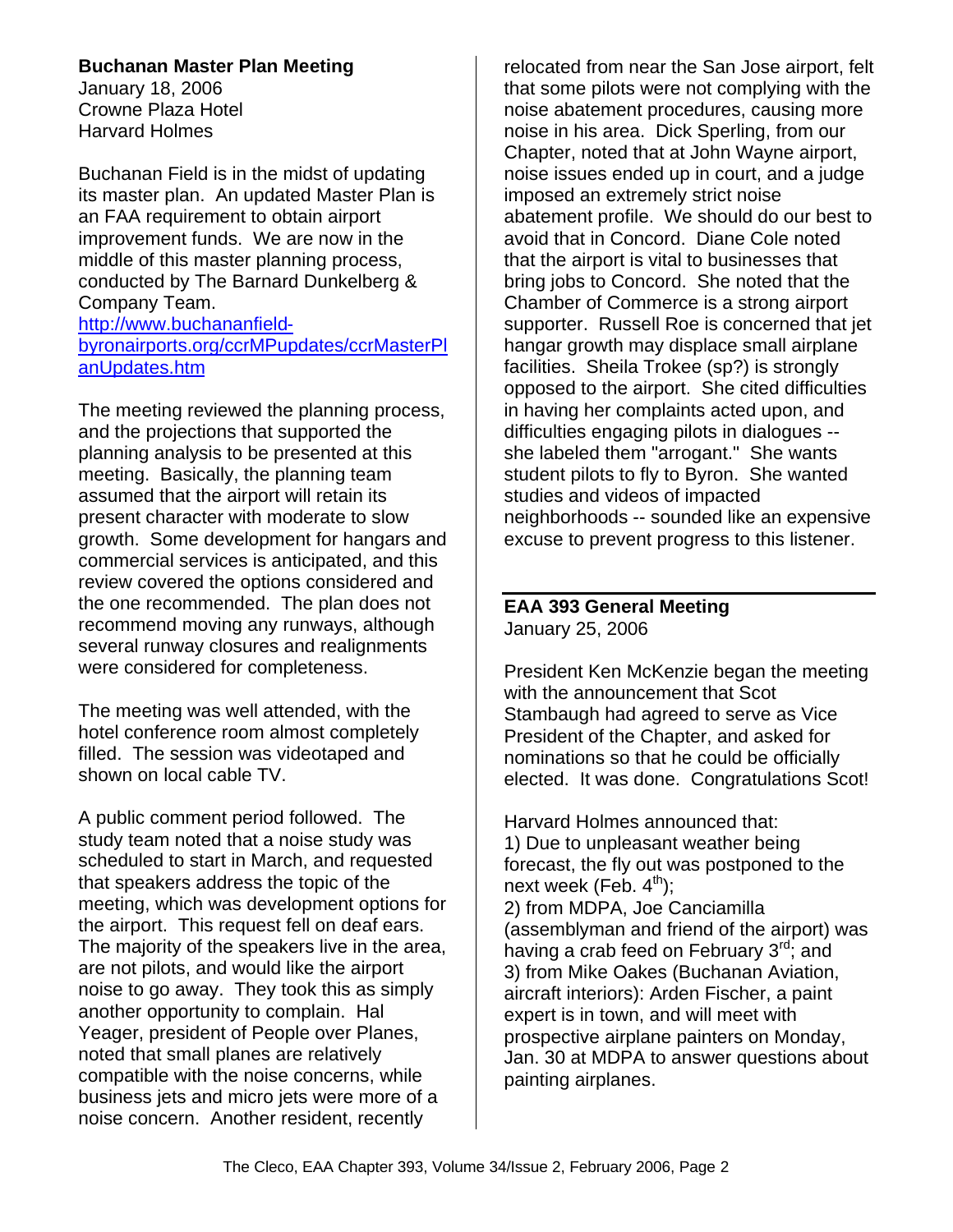Young Eagles coordinator Pat Peters announced that the Collins Foundation http://www.collingsfoundation.org/menu.htm would be coming to CCR, at Pacific States Aviation, on May 22 to  $24^{\text{th}}$ .

Scot Stambaugh introduced our speaker for the evening: John LaNoue, who was the architect and builder of the replica Vickers Vimy http://www.vimy.org/

John entertained us with information about the original Vimy, the aviation excitement just after World War I, and the prizes established to promote aviation, including for the record flights that the Vimy made.

In Australia, John was talking about the airplane with Peter McMillan, when Peter decided he wanted to build one. Peter set out to get money for it, while John set up shop to build it. Construction started on June 1, 1993 and first flight took place on July 30, 1994.

In June of 1999, John was one of the pilots that flew the Vimy from London to Cape Town in 60 days. He showed us slides of the flight and told stories of the triumphs (they made it) and tragedies (the bureaucracy was insane) of the flight.

We all enjoyed a wonderful evening, watching the beautiful pictures, asking questions and talking with John until 10 PM. Thank you, John!

**Arden Fischer tells all about Painting** Monday, January 30, 2006 MDPA

About 20 people attended this presentation.

Arden Fischer operates Artisan AirCraft http://www.artisanaircraft.aero/ in Cheyenne, Wyoming. He has been painting all of his life, starting out with custom motorcycles, and getting a Fine Arts degree from the

University of Texas. He has set up several aircraft paint shops and is now in Cheyenne.

Beginning with the stripping process, he discussed a number of materials that are used. The best chemical strippers use dangerous chemicals, but work quickly. They are best for metal aircraft and an aircraft can be mostly stripped in one day. For non-metal aircraft the options are more difficult, generally involving significant sanding to avoid the stripper damaging the structure. For new fiberglass airplanes, there is a lot of work "blocking" (sanding with blocks) to get the surface smooth and in good shape -- \$6,000 of body work would not be unusual at all.

He likes to alodyne surfaces before he paints them, but this is not allowed in CA. Otherwise, use a self etching primer. He also feels the epoxy primers are as good as the chromated ones.

For painting, Arden gave lots of options for the paints to use, and gave lots of pro's and con's of the various paints. Generally, though, you can get good results with most of the newer paints. He likes to thin the paints more than the typical instructions -- 17 seconds in a #2 viscosity cup works well. Often the manufacturer specifies less thinning to meet the VOC requirements. A typical paint job for a Cessna 182 will cost \$10,000 and take 3 weeks. Three weeks is a minimum for any plane due to the time required between steps.

In the Q&A, Arden said he prefers base/clear coat paints, as they sand and buff easier and he finds them easier to repair. If a scratch is not completely through the clear coat, then it can be repaired by painting over the clear coat, and applying more clear coat over the repair.

Arden briefly discussed some of the newer paints that he sees coming and their good and bad points.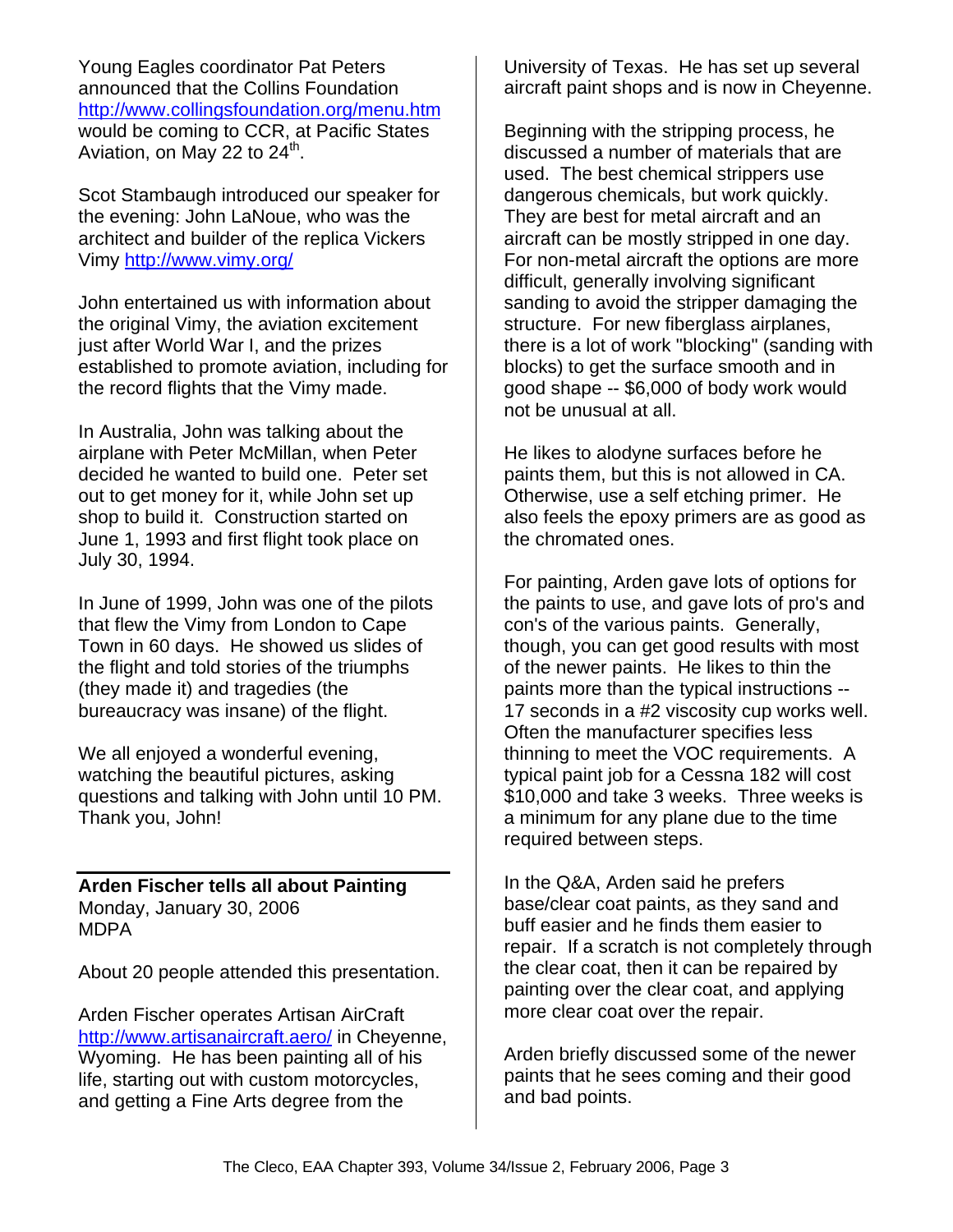## **EAA 393 Board Meeting**

February 1, 2006 Attending: Ken McKenzie, Scot Stambaugh, Louis Goodell, Harvard Holmes

Paperwork was completed for our Chapter renewal. Paperwork was completed for our state non-profit status.

The Cleco was reviewed and several suggestions for improvement were made.

A number of ideas for speakers were discussed.

# **EAA 393 Fly Out**

The monthly fly out was postponed from Jan. 28<sup>th</sup> to Feb.  $4<sup>th</sup>$  and then postponed again as Harvard got cold feet about the weather (which turned out to be pretty good after all).

## **EAA 393 Senior Fly Out**

February 10, 2006 The Seniors, those who don't work (as much as they used to), have impromptu fly outs on their own schedule. On the last one, Ron Robinson and Scot Stambaugh organized a trip over to Gnoss to see John LaNoue's latest project, an F1 Rocket under construction.



Fred Egli gave Harvard Holmes & his partner Nat Kingsley a ride from OAK



Ron Robinson gave Sara Holmes a ride from CCR.



Phil Jenkins brought his brother John along.



Bob Belshe brought Vi Egli with him. The group assembles outside John



LaNoue's hangar at Gnoss.



Scot Stambaugh's F1Rocket is a model for the one that John LaNoue is building.



The group reassembled in Stockton for lunch.



Scot has installed these fancy LEDs for navigation lights.



Scot joined us afterwards; Phil's Glasair got a looking over.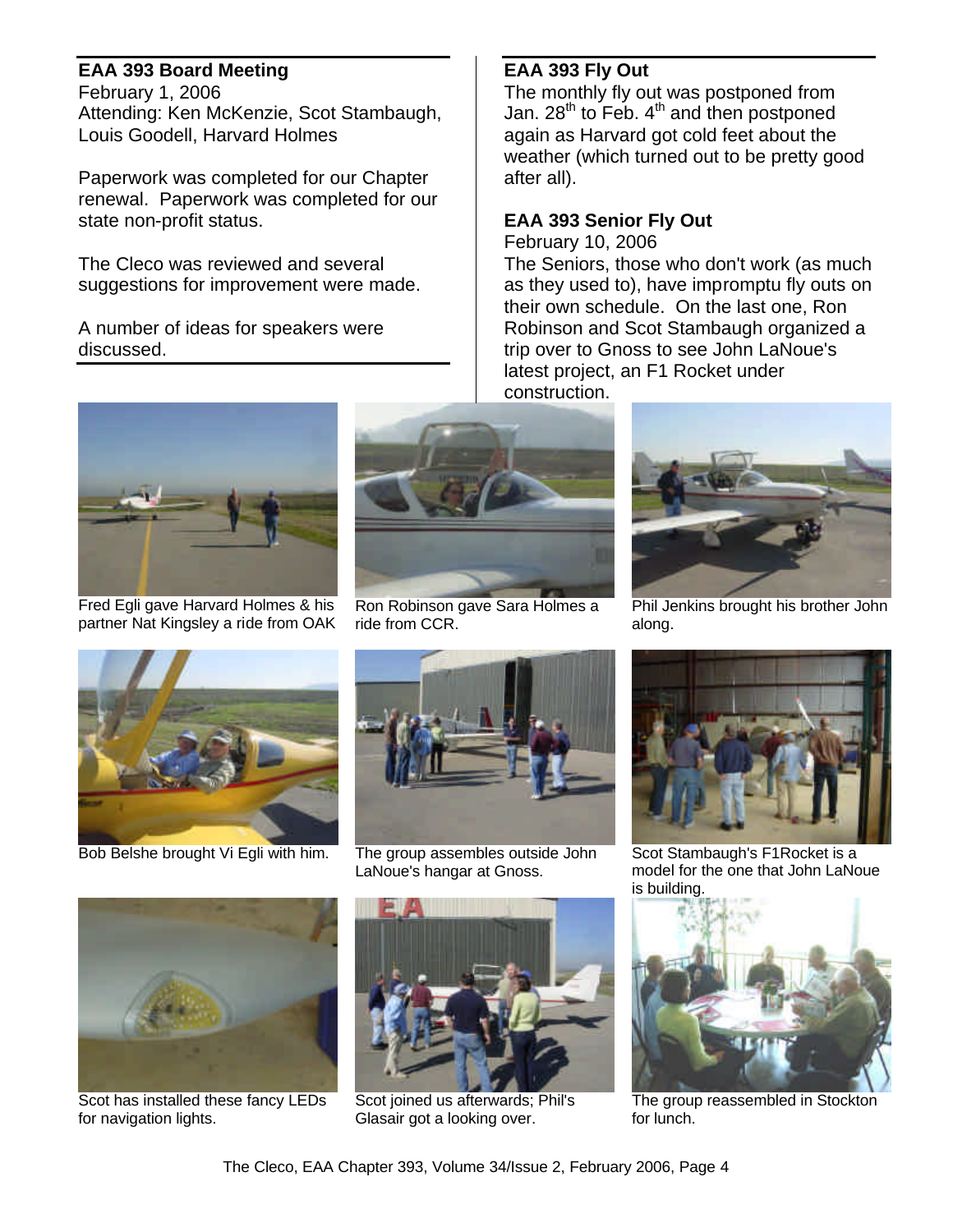This is the 1st in a series of articles on projects under construction by 393 members and/or Buchanan residents.

### **Ken & Linda McKenzie build a Glastar**

This article will be a little unusual because:

- 1. I will be telling my own story and
- 2. I haven't actually begun building yet.

Anyway, here is the story of our GlaStar. The 1st big step came with the realization that we had better find out if we enjoyed flying enough to actually build an airplane. So in the Summer of '92 Linda & I began flight training. We easily mastered the flying skills and just barely navigated the bureaucracy. 1 year later we were both brand new pilots.

In 1/94 we were jointly elected as Cleco editors. One of the perks of writing the Cleco was that when the GlaStar made it's inaugural tour Linda was one of the first to fly and report on it. This led to a protracted fight over the next 3 years over which plane we were going to build. I was firmly pushing the RV-6 and she was just as adamant about the GlaStar. (Guess who won!)

In 7/98 Linda and I had basically agreed that the GlaStar better suited us as low time pilots plus we really liked the 250 lbs. available in the back. So while attending the Arlington Fly-In Linda announced that she had decided to put down a deposit on the GlaStar that morning. We now owned a kit plane. The irony is that she is down as the owner and I'm listed as the spouse (the old Stoddard Hamilton Co. required that the spouse give written permission before purchase). We talked the people at S/H into bumping us up on the waiting list a few months in time to have our kit delivered to the Golden West Fly-In and it was unveiled by the folks at S/H as a forum "So you just received your kit... now what". They proceeded to unpack the 18'x6'x5' crate and show off all the parts. Afterwards they actually managed to fit everything back in the box.

The box spent the winter at the Golden West facility at Castle AFB. After enlisting the help of a neighbor who was able to provide a flatbed auto loader and forklift we moved the box home to Lafayette. We placed it in Linda's parking spot in the garage, where we discovered we had only 6" of extra length. It was to remain there undisturbed for another 2 years.

In 11/99 Linda & I went to Corona, CA to take the Alexander Sport Air GlaStar builders 2 day course. It was there that we discovered that we were really good at composite building and equally terrible at driving rivets. Of course building the GlaStar mostly involves driving rivets. Lots & lots of rivets. It figures since we had ordered the fast-build fuselage and the slowbuild wing. The course was taught by one of S/H resident GlaStar experts doing a little moonlighting for Alexander.

In '01 we finally made room in the house (family room became airplane factory) and unpacked and inventoried the contents of the box. This was after the '00 S/H bankruptcy and we needed to verify completeness for the purposes of filing a claim. The result was no claim, everything present.

Now we needed tools. Lots of very special tools. Enter chapter member and fellow Golden West alum Tracy Peters. In '99 he had accompanied Linda & I on our only trip to Sun 'N Fun where we did some tool shopping but were not quite ready to commit. Thanks to Tracy's Golden West activities he returned to Sun 'N Fun in '01 and procured for us the "GlaStar builders tool kit" from U.S. Tool Mfg. which enabled us to take advantage of the "show special" that most of the major manufacturers always seem to offer at the 2 major Fly-Ins. These tool kits have most everything that the 1st time builder will need. The quality ranges from top to just barely adequate in our kit and there are some things that I just threw out and replaced with much better quality replacements but by and large they are a very good deal and saved me hundreds of \$. At the time in Tracy's judgment (and he was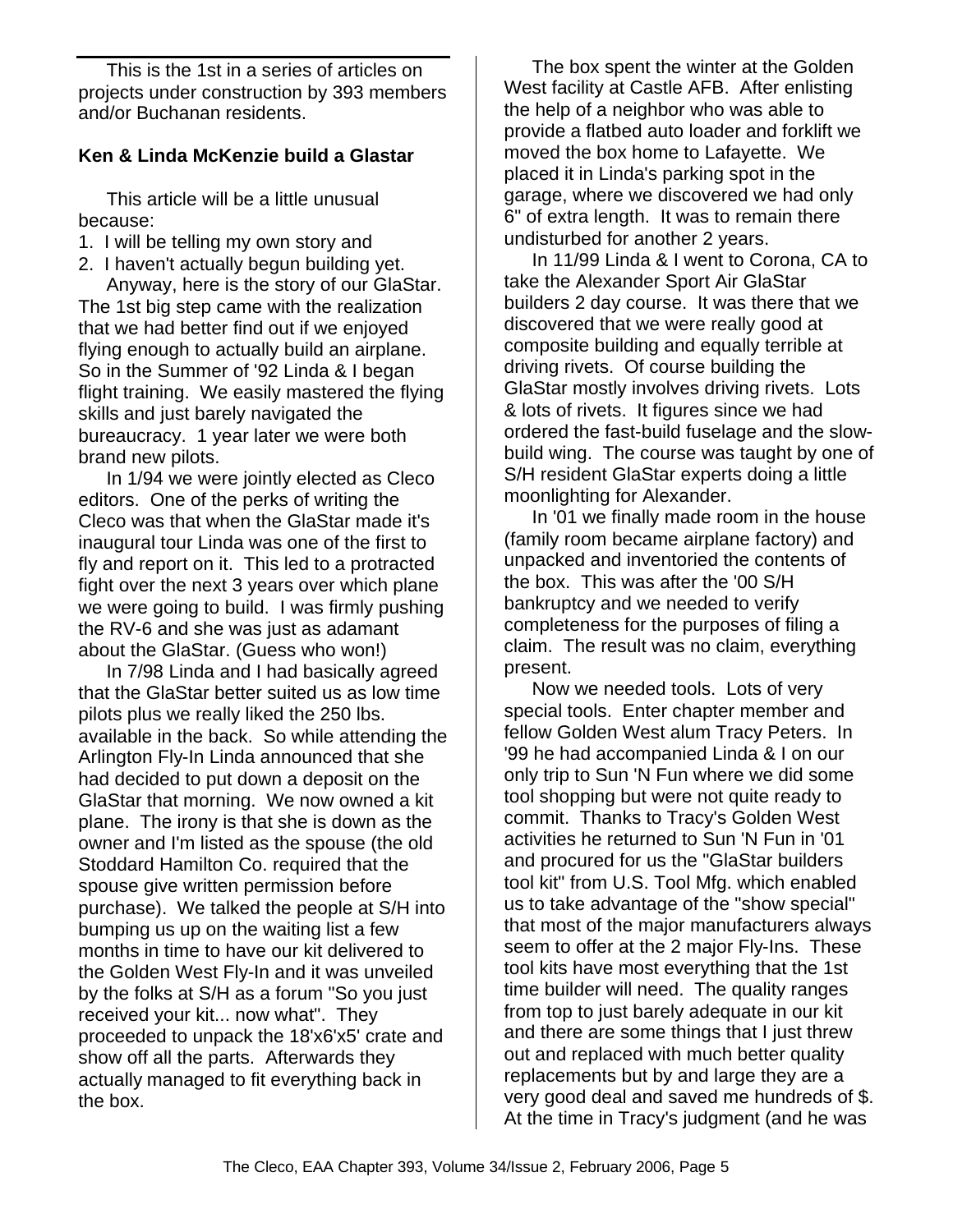years ahead of me in the metal construction experience) U.S. Tool had the best and most complete package.

In preparation for finally getting started building and as a badly needed refresher Linda & I last year took the 2 day metal builder course that the now *EAA* Alexander Sport Air offered at Watsonville. This course was mostly attended by RV builders. The instructors were top notch and it was a very worth while investment as well as a most enjoyable and educational experience. The instructor even let us use our own tools (which we brought just in case) so we became familiar with the tools we would actually be using at home. I considered this to be a big plus. Linda and I paired up as a team during the course and really made progress on our teamwork. I believe that we will actually be able to do this project without killing each other.

In October I took the 1st big step toward beginning the building process. I purchased a partially constructed wing and tail assembly from the Napa chapter that had received it from a member that decided he could not finish. After a through inspection by 393's own technical counselor and GlaStar expert, Rick Lambert, pronounced the build quality 1st rate I purchased the parts for their new cost. I still have one wing to complete.

The last piece in this puzzle is my choice of power plant. I have been investigating auto-based power plants since '96. In particular, Subaru based engines. As a result of this extensive research I decided early on that I was going to use a fully modern electronic fuel injected multivalve water cooled engine and the Subaru is the best candidate I have run across to date. Specifically the Egenfellner Subaru product. There are over a hundred currently flying at about the same price as a Lycoming. Add in a new and nicely discounted (also from Eggenfellner) MT prop and I should have a very nice propulsion system when I'm done.

 I expect to begin construction in late March or early April. I'll keep you posted.



The goal: a Glastar, this one built by Ken Wiley (seated with his wife).

**Treasurer's Report** as of Feb. 13, 2006 Savings: \$2617.29 Checking: \$1871.72 Members paid through Feb. 06: 23 Members paid through Feb. 07: 34

#### **Ed Rudolph passes away**

I hate to announce to the membership that Ed Rudolph, EAA 21,898, passed away February 2, 2006 at the age of 91. He was the youngest licensed pilot in the United States in 1932 and continued his keen interest in aviation until his death. He built his first home built, a primary glider, at the age of 15 and went on to build a Pitts Special, which first flew in 1966 and a Wittman Tailwind which first flew in 1977. In the interim he owned many certified airplanes. After losing his medical he built a "Bobcat" ultralight that flew in 1981. My best count of projects completed, both his own and those that he substantially helped construct is over 20 airplanes. A friend to many in our club and someone who would always be available to lend a helping hand during the construction of a project, he will be sorely missed by his family and those that knew him. He truly thought that piloting an airplane gave a man the most freedom that a person could have in today's society. Not only could you conquer gravity and the winds but you could exist in a place where you were truly in charge of your own destiny. Thanks to the many members that have spoken to me about my Dad. – Bob Rudolph.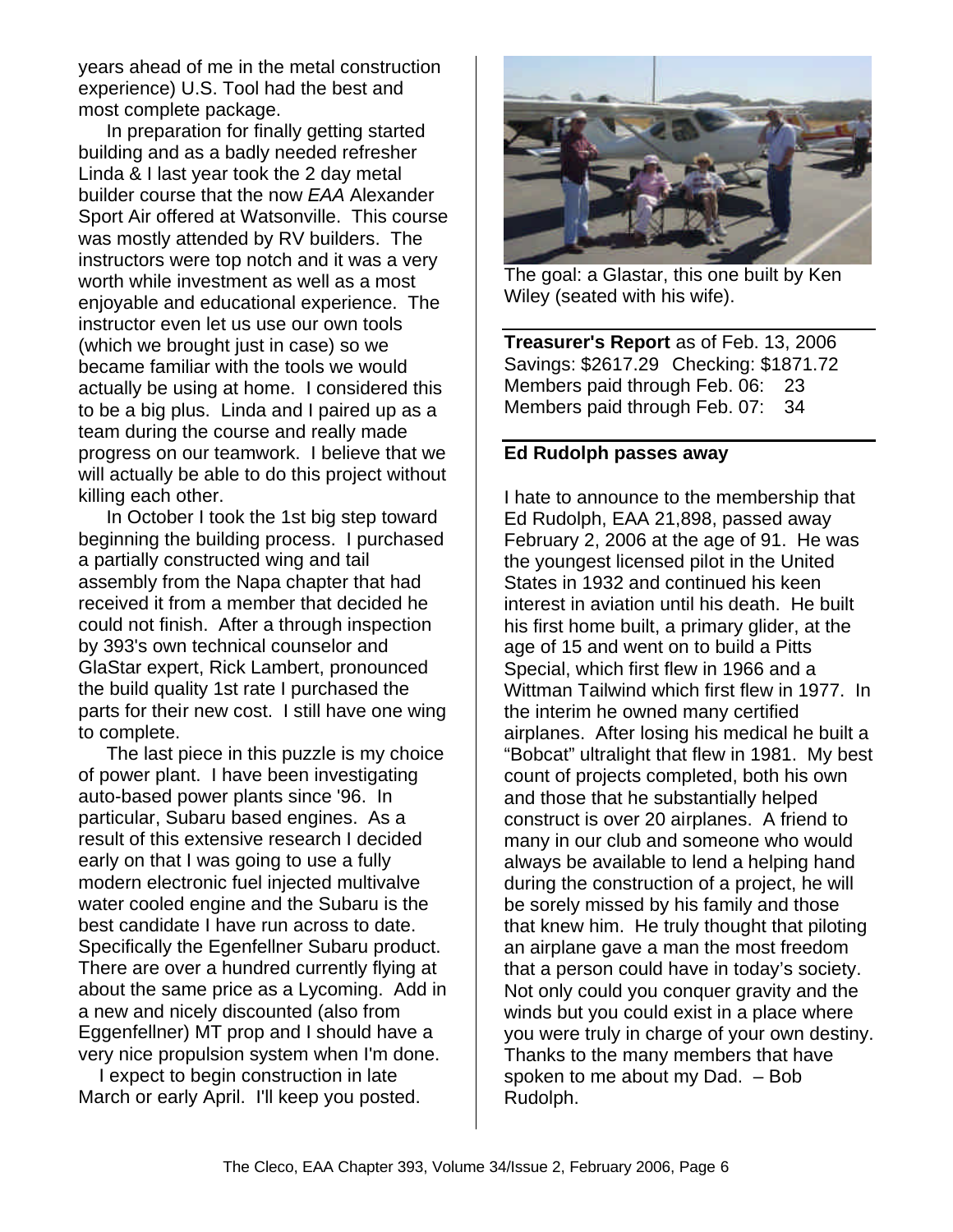

# **EAA Chapter 393 Membership Application/Renewal (\$20/year)**

|                                                                                                                   |  | Spouse _______________________   |
|-------------------------------------------------------------------------------------------------------------------|--|----------------------------------|
|                                                                                                                   |  |                                  |
|                                                                                                                   |  |                                  |
|                                                                                                                   |  |                                  |
|                                                                                                                   |  |                                  |
|                                                                                                                   |  |                                  |
|                                                                                                                   |  |                                  |
|                                                                                                                   |  | Exp Date _______________________ |
| Send to: EAA Chapter 393 (or bring your check to the meeting)<br>P.O. Box 272725<br><b>Concord, CA 94527-2725</b> |  |                                  |